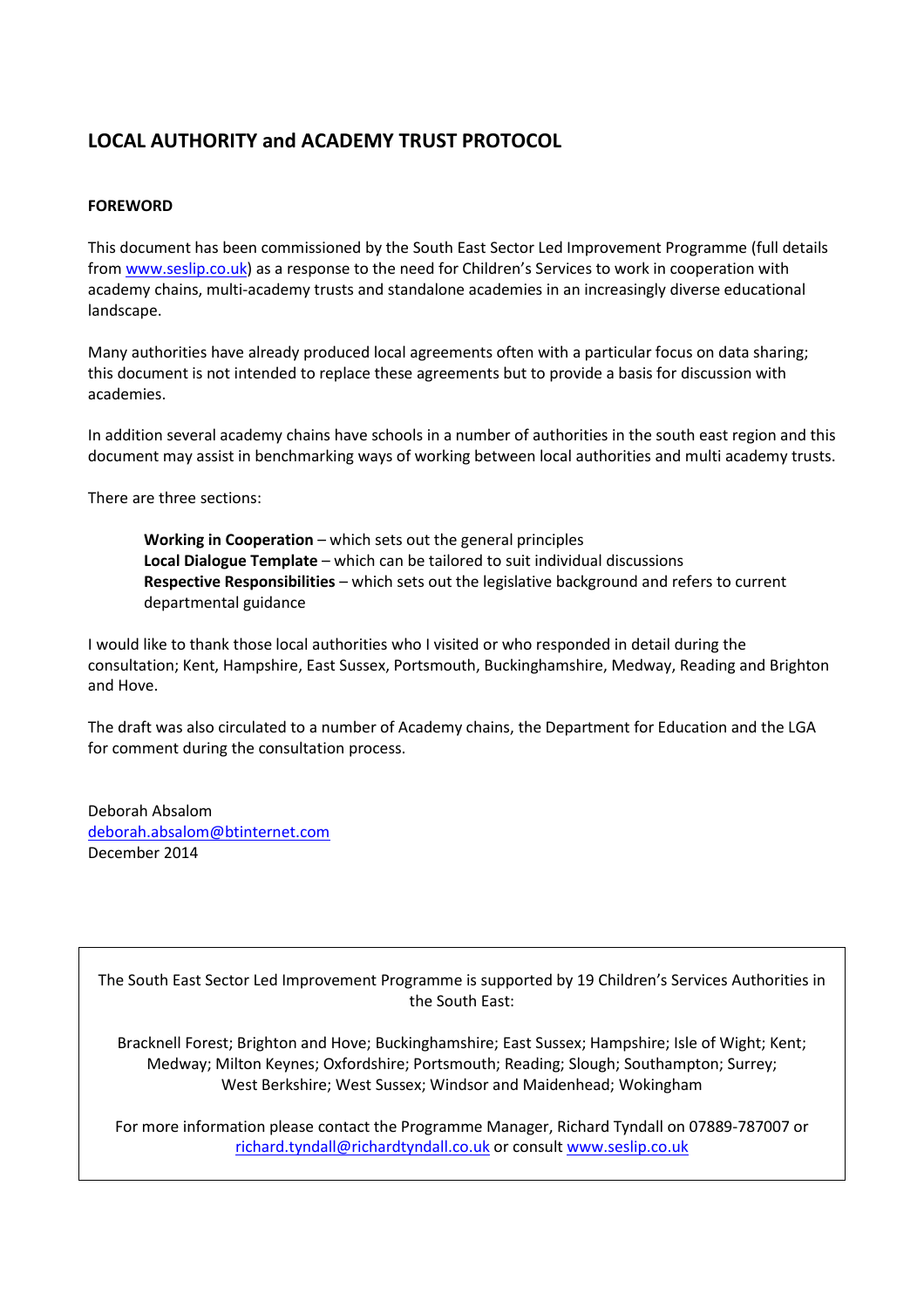## **WORKING IN COOPERATION**

Academy Trusts and their staff are working to improve the performance and life chances of children and young people in the schools for which they are responsible.

Local Authorities and their staff are working to ensure that all children and young people educated and cared for to the highest standards.

It is vital that Academy Trusts and Local Authorities share an understanding of their respective roles in enabling the children and young people achieve their potential and manage their boundaries constructively. The recent creation of Regional School Commissioners and Headteacher Boards from September 2014 has added another set of responsibilities locally, however the origins of this protocol are based on the relationships between individual Local Authorities and the Academy Trusts which operate within their geographical boundaries and this document will focus here.

This protocol outlines the ways in which both parties should work together positively. Both parties should recognise their responsibilities to deliver the best educational provision possible for their children and young people. To support this joint endeavour the parties agree to:

- Work in a productive alliance to jointly understand and acknowledge the complementary roles of the academy and the Local Authority so that it is clear and agreed what actions are required from each;
- Appreciate that the Local Authority has a strategic responsibility for ensuring that there is good quality education and that Ofsted expects the Local Authority to "know its schools well" and that this includes academies;
- Raise issues and concerns about any aspect of Academy performance or Local Authority procedure in an open and transparent manner;
- Ensure that children are protected, and risk from harm is minimised;
- Maximise local intelligence (including from Academy sponsors, free school providers and the Local Authority) and develop and sustain a dialogue related to future school places and provision;
- Work together positively on all matters relating to the education and welfare of young people;
- Act fairly and in the interests of all children and young people with at all times and show mutual respect;
- Show an awareness of the impact of any action on other providers;
- Actively participate in local partnerships and other forums related to developing local provision;
- Share data that both parties agree is relevant to their respective responsibilities.

**Signed on behalf of the [insert name of Academy Trust] ……………………………………………**

**Signed on behalf of the [insert name of Local Authority] …………………………………………..**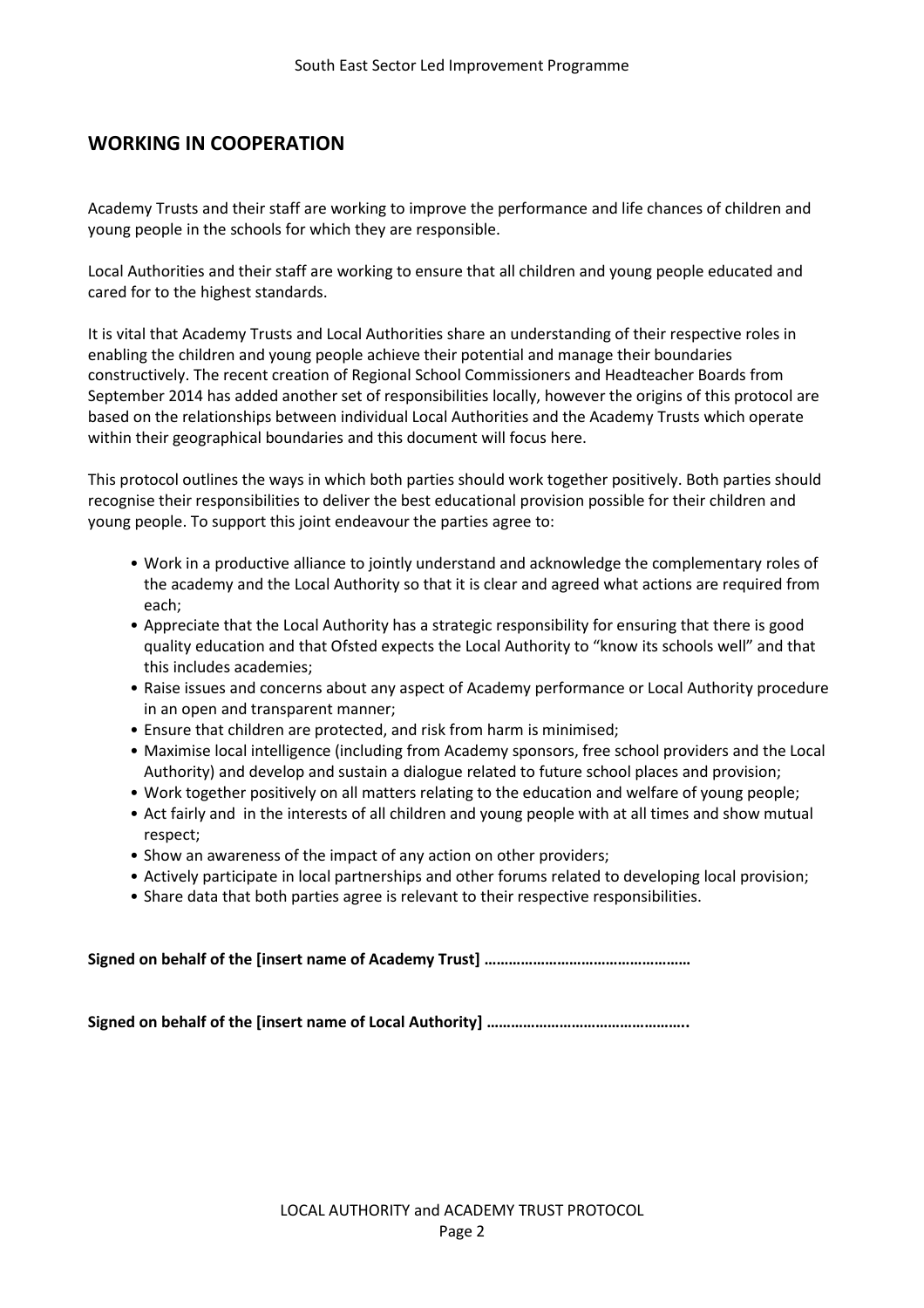# **LOCAL DIALOGUE TEMPLATE**

- 1. Name of Academy Trust and contact details
- 2. Name of Local Authority and contact details

## 3. Area/ Issue to be discussed:

- Information/ Actions so the LA knows the school well
- Data and case for school provision expansion in an academy locality
- Representation from an academy on the local safeguarding children board
- Detail of placing arrangements for children with special educational needs
- Local communication arrangements with academy heads and Trust Chief Executives

4. Actions agreed:

Date:

Review date: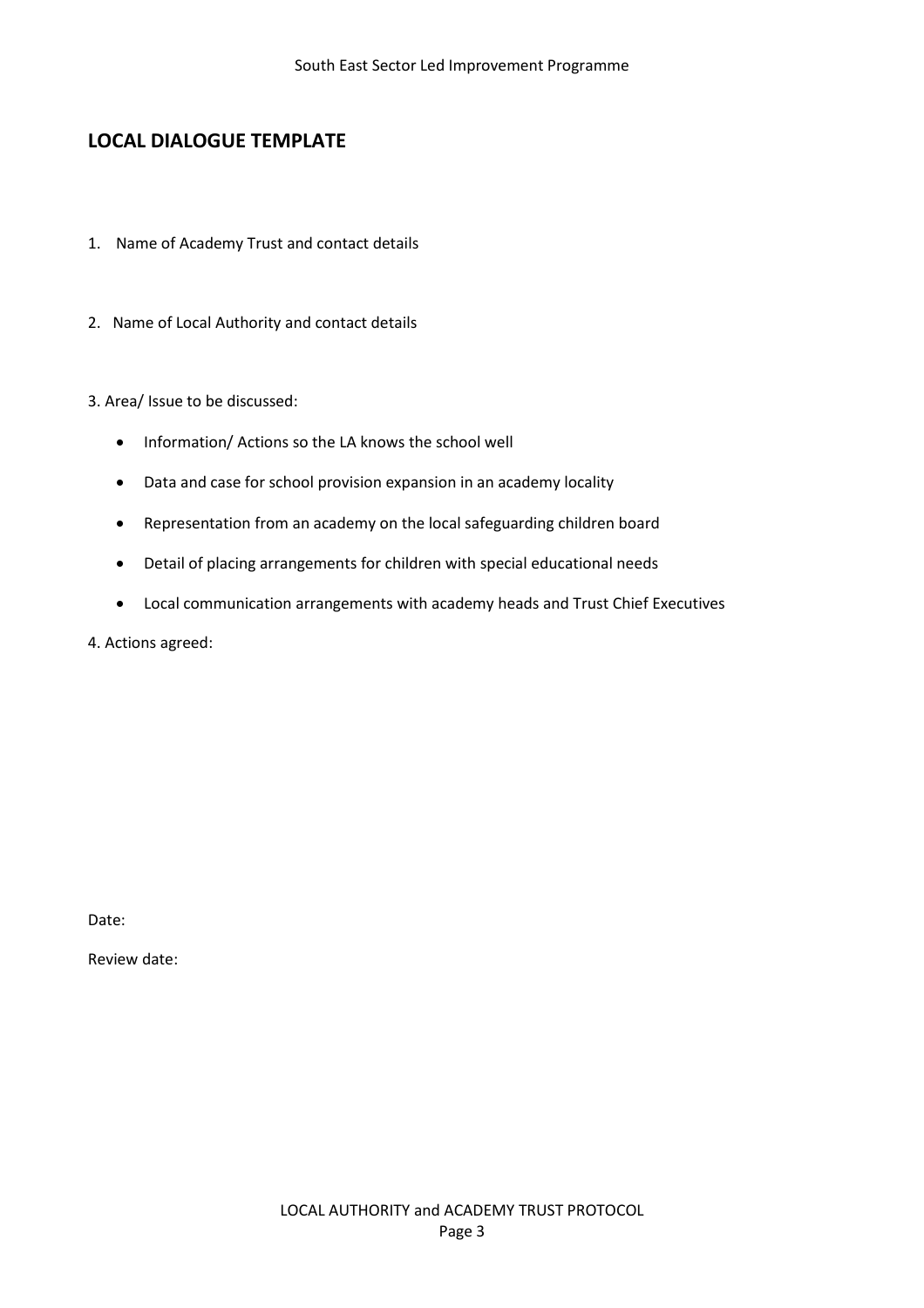## **RESPECTIVE RESPONSIBILITIES**

## **1. SCHOOL PERFORMANCE**

An academy is responsible for its own performance and will be inspected by Ofsted. If the academy is part of a Multi-Academy Trust (MAT), Ofsted may inspect a group of schools within the Trust. Academies are then accountable to the Secretary of State for Education. However the Local Authority is responsible at a strategic level for the performance of all providers in its area and is now inspected by Ofsted in relation to this function. The detail of these responsibilities is important and in particular the agreed working practices that Academy Trusts and Local Authorities need to use when there are potential or actual issues of underperformance.

## **Academy**

An Academy Trust, whether stand-alone or a Trust Board covering a number of schools is responsible for challenging and monitoring the performance of the Academy school – areas of challenge will include curriculum, assessment and attainment, behaviour and attendance, view of the school and the community, staffing and budget. As part of recent Ofsted inspections the questions below indicate the focus of the responsibilities of the Trust:

- How well does the Trust understand the academy's strengths and weaknesses, performance and the standards that the pupils achieve?
- What measures has the Trust put in place to support and challenge the academy, and how well do these meet the needs of the academy?
- What has been the impact of the Trust's support and challenge over time to bring about academy improvement?

An Academy is accountable to the Secretary of State for Education and this is exercised through the Department for Education. However the Academy Trust must also be aware of the responsibilities of the Local Authority in which the individual Academy school is located and establish appropriate links with those in the Local Authority who are leading on its Education responsibilities. This will generally be the statutory Director of Children's Services or their nominee.

## **Local Authority**

 $\overline{a}$ 

Local Authorities have a statutory duty as set out in section 13a of the 1996 Education Act "to promote high standards and fulfilment of potential in maintained schools and other education and training providers, so that all children and young people benefit from a good education."

The revised statutory guidance on schools causing concern<sup>1</sup>, published in May 2014, clarifies the role of Local Authorities in relation to academies and provides that **Local Authorities should seek to work constructively with academies and alert the Department for Education when they have concerns about standards or leadership in an academy.<sup>2</sup>**

<sup>1</sup> Available from <https://www.gov.uk/government/publications/schools-causing-concern--2>

<sup>&</sup>lt;sup>2</sup> "Schools causing concern - statutory guidance for local authorities" DfE May 2014 Reference: <u>[DFE-00391-2014](https://www.gov.uk/government/uploads/system/uploads/attachment_data/file/306946/SCC_guidance_May2014_FINAL.pdf)</u> p 7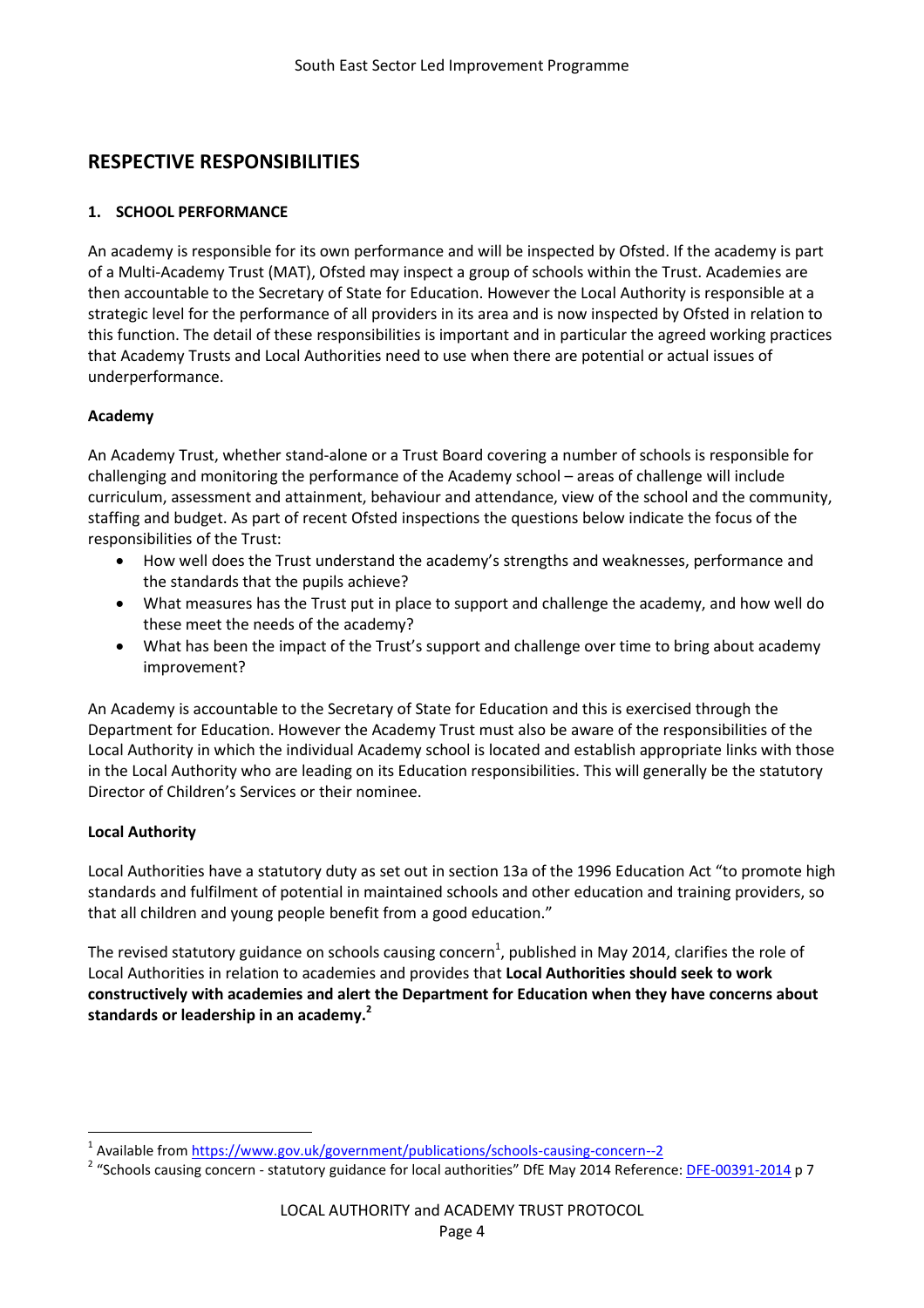**"Academies are accountable to the Secretary of State for Education. Therefore, Local Authorities should focus their school improvement activity on the schools they maintain. Local Authorities should raise any concerns they have about an academy's performance directly with the Department for Education. "(DfE)<sup>3</sup>**

It is important that both Academy Trusts and Local Authorities are aware of their powers in relation to maintained schools as this gives an indicator of the circumstances in which an Academy Trust may need to be in close dialogue with the Local Authority.

The Local Authority can issue a "warning notice" to a governing body of a maintained school where issues may be one of more of the following:

- unacceptably low standards of performance of pupils;
- serious breakdown in the way the school is managed or governed that is prejudicing (or likely to prejudice) standards of performance (this could include where there is evidence of very poor financial management); and/or
- the safety of pupils or staff of the school is threatened.

A new challenge for both Academy Trusts and Local Authorities is whether there is sufficient shared intelligence in this more autonomous school system, in which support and challenge is accessed from a range of different sources, to spot the signs of declining performance in a school before it impacts on results. A related challenge is where evidence of poor performance or declining performance in stand‐alone convertor academies becomes apparent. In the first instance it will be for the Academy Trust, which in many cases will essentially be the same as the school's governing body, to take action. But if they should prove unable or unwilling to turn the school around other mechanisms will be needed to secure improvement.

## **2. CHILD PROTECTION AND SAFEGUARDING**

A crucial area of shared responsibilities between Academy Trusts and Local Authorities is child protection and safeguarding.

Section 175 of the Education Act 2002 required local education authorities and importantly governing bodies of maintained schools and further education institutions to ensure that their functions are carried out with a view to safeguarding and promoting the welfare of children (Section 157 placed similar requirements on independent schools). The safeguarding duty covers not only the protection of individual children but issues such as pupil health, addressing bullying, medical needs, substance misuse and the like, many of which are subject to separate requirements. Local Authorities and governing bodies must also have regard to any guidance issued. Section 175 stated the duty for the first time. The Children Act 2004 built on previous legislation and guidance by establishing a duty:

- on key agencies to safeguard and promote the welfare of children;
- on Local Authorities to set up Local Safeguarding Children Boards (LSCB); and
- on key partners to take part in the LSCB.

The latest statutory guidance, **"Keeping Children Safe in Education"** <sup>4</sup> was issued by the DfE in April 2014 under Section 175, Education Act 2002, the Education (Independent School Standards) (England) Regulations 2010 as amended by SI 2012/2962 and the Education (Non-Maintained Special Schools) (England) Regulations 2011. Schools and colleges must have regard to it when carrying out their duties to safeguard and promote the welfare of children.

 $\overline{a}$ 

 $3$  Ibid p 5

<sup>&</sup>lt;sup>4</sup> Available from <https://www.gov.uk/government/publications/keeping-children-safe-in-education>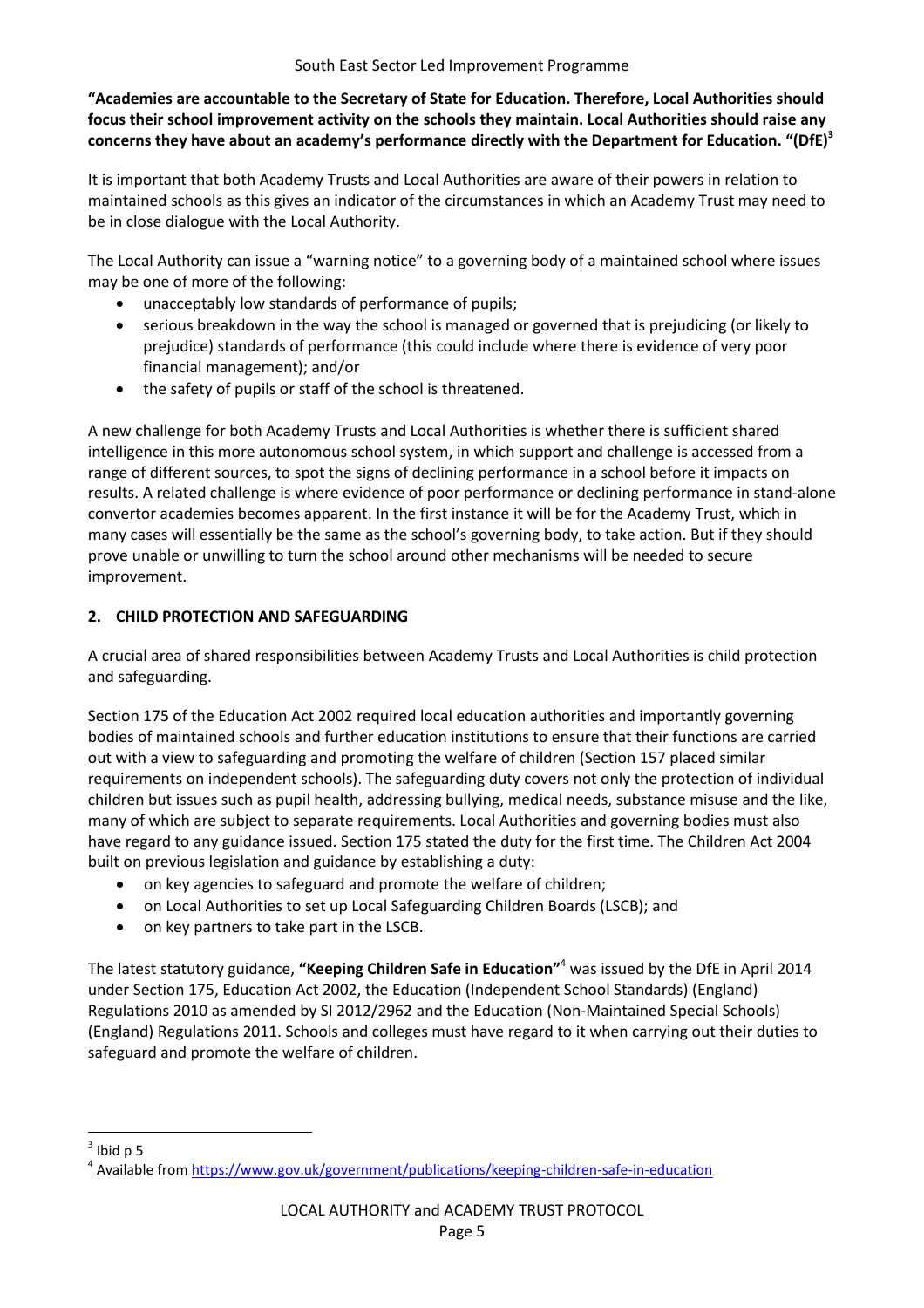#### South East Sector Led Improvement Programme

Unless otherwise specified, 'school' means all schools whether maintained, non-maintained or independent schools, **including academies and free schools, alternative provision academies** and pupil referral units. 'School' does not include maintained nursery schools. 'College' means further education colleges and sixth-form colleges, and relates to children under the age of 18, but excludes 16-19 academies and free schools (which are required to comply with relevant safeguarding legislation by virtue of their funding agreement).The document contains information on what schools and colleges should do and sets out the legal duties with which schools and colleges must comply. It should be read alongside Working Together to Safeguard Children 2013<sup>5</sup> which applies to all the schools referred to above, including maintained nursery schools.

Children who are looked after by the Local Authority are a specific group of children and young people where the interface between the Academy Trust and the Local Authority Children's Services needs to be positive and reflect the particular challenges that this group of children face.

## **Academy**

Academies are subject to Part 3 of Schedule 1 of the Education (Independent School Standards) (England) Regulations 2010, which include a duty placed on the proprietor or trust to ensure that arrangements are made to safeguard and promote the welfare of pupils at the school. The statutory guidance "Keeping Children in Education Safe" (April 2014) makes explicit the inclusion of all Academies in these arrangements.

These responsibilities are exactly the same as those within the maintained sector and importantly are shared responsibilities between schools and the Local Authority. At a strategic level an Academy Trust should be part of the Local Safeguarding Children Board arrangements and it may be appropriate for a Principal of an Academy school to be a headteacher representative on the LSCB.

At an operational level the Trust will need to work directly with Local Authority Children's Services in relation to individual child protection issues in a way which directly mirrors the systems for maintained schools.

In a Multi-Academy Trust where the schools are in different Local Authorities it will be necessary for the individual Academy school to work with the practices of the Local Authority in which it is situated.

## **Local Authority**

 $\overline{a}$ 

Section 175 of the Education Act 2002 places a duty on Local Authorities (LAs) in relation to their education functions to ensure that these functions are exercised with a view to safeguarding and promoting the welfare of children. It must be noted that the duties set out in the Act are shared duties – both the Local Authority and the governing body of a maintained school are responsible for meeting them. The statutory guidance "Keeping Children in Education Safe (April 2014) clarifies the role:

- Ensure schools are aware of their responsibilities for safeguarding children and Academy Trusts are represented on the LSCB
- Through the LSCB, monitor all schools safeguarding performance, through annual audit;
- Bring any deficiencies to the attention of Academy Trust and advise the action needed to remedy them;
- Make available appropriate LSCB training, model policies and procedures;
- Through the Local Authority Designated Officer (LADO) involvement in dealing with allegations against staff and volunteers;

<sup>&</sup>lt;sup>5</sup> Available from <https://www.gov.uk/government/publications/working-together-to-safeguard-children>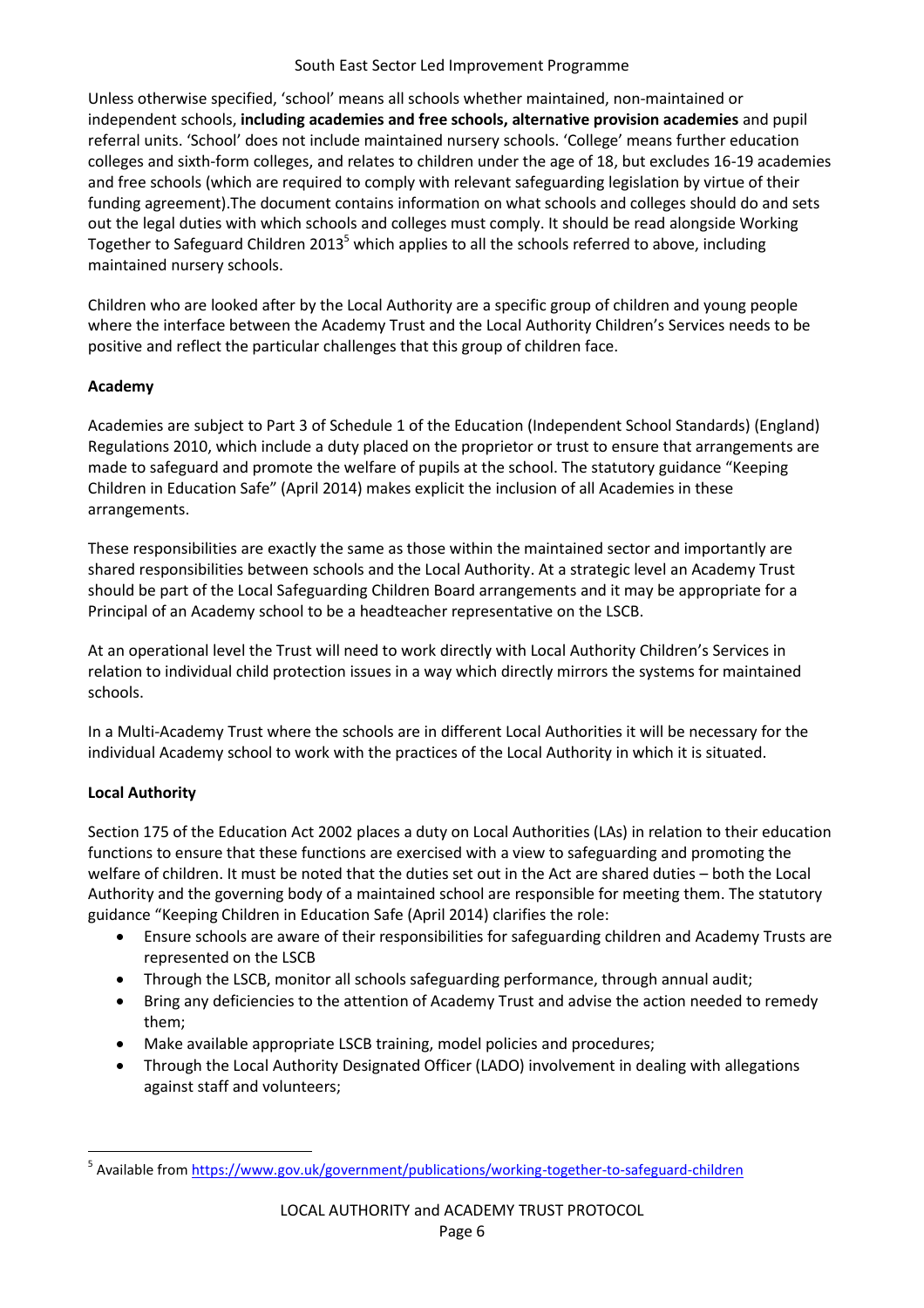- Ensuring arrangements are in place to prevent unsuitable staff and volunteers from working with children;
- Ensure all children who either go missing from education or who are electively home educated are safeguarded.

The Local Authority will also be working as a "Corporate Parent" on behalf of all looked after children including those attending Academy schools.

## **3. School Places and Admissions**

The changes in the Government's approach to education provision in recent years has resulted in a change to the Local Authority's statutory role from provider of school places to commissioner of school places. The presumption is that Academies/Free Schools will contribute to the overall capacity of the schools' estate, thus contributing to ensuring sufficient school places are provided in the local area. Close liaison through individual schools and local communities is, therefore, critical to ensure that sufficient places exist and are planned for, which will include Academies and Free Schools sharing accurate and timely information regarding their school capacity.

It is now a significant strategic challenge for Local Authorities to ensure that school places match demand in a system in which many more schools are free to set their own admissions numbers. Two specific issues illustrate the challenge: the first is how to increase the supply of places when demand rises; and the second is how to manage the consequences of oversupply. Another complex aspect of the place planning is in determining the pattern of post-16 provision. The particular challenges post-16 relate to the need to plan place provision across a very diverse partnership of providers, in a context where the autonomy of many of these providers is well established. Local post‐16 partnerships are also contending with changes in the profile of demand created by the raising of the participation age, rising youth unemployment, shifting demographics and significant changes to qualifications. In summary, the strategic responsibilities for ensuring a local supply of good quality places can only be exercised in close working relationships with all academies in a local area.

Admissions is an equally complex area but the **School Admissions Code** provides a clear set of guidance for both Academies and Local Authorities.

## **Academy**

An Academy Trust has no statutory responsible to engage in local discussion about the expansion or contraction of school places in a local area. However voluntary participation in local forward planning may be beneficial to the Academy Trust as well as the Local Authority.

In relation to Admissions an Academy Trust can:

- Determine its own Admissions Policy and arrangements in line with the School Admissions Code and associated legislation;
- Participate in the Local Authority co-ordinated scheme;
- Administer their own School Admissions Appeals in line with the Schools Admissions Appeals Code;
- Promote community cohesion and share facilities with other schools and the wider community.

#### **Local Authority**

At a strategic level Local Authorities have a statutory responsibility to ensure that every child has a good quality school place and to increase opportunities for parental choice. The Local Authority also has a more detailed set of statutory responsibilities in these areas:

Consult on and set co-ordinated admissions schemes;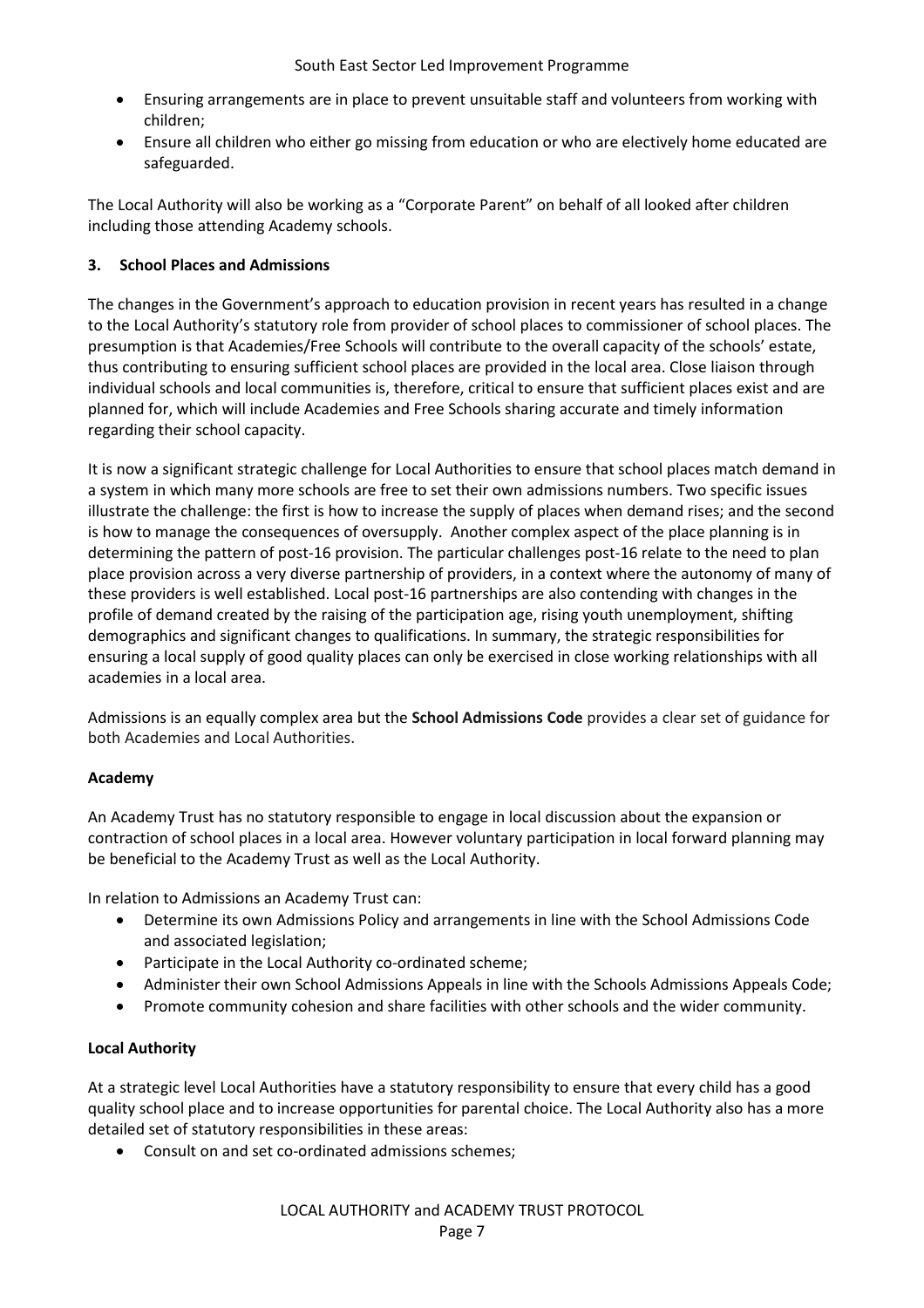- Consult on and set admissions arrangements for maintained schools in line with the School Admissions Code and associated legislation;
- Prepare and defend admission appeals for maintained schools;
- Manage requests for admission 'in-year';
- Champion the rights of children to access schools of preference, particularly vulnerable children;
- Destination tracking of all 16-18 and 16-25 SEN;
- Provision of Pupil Referral Places or Educational Provision for a pupil who is no longer registered at an Academy;

#### **4. Special Educational Needs and Vulnerable Children**

This is an area where the need for close and positive working between the Academy Trust and the Local Authority is especially relevant. The responsibilities of Local Authorities in relation to children with special educational needs and vulnerable children are considerable. These responsibilities remain regardless of the education provider. The role and requirements of the education provider is the same regardless of whether the child is placed in a maintained school, an Academy or an independent school. All academies, as state funded schools, have a duty to comply with Special Educational Needs & Disability (SEN&D) legislation (Children & Family Act 2014, Section 3), the SEN&D regulations, the SEN Code of Practice 2014<sup>6</sup> and Equality Act 2010. Headteachers and governing bodies should have particular regard to Sections 1, 4, 6, 8, 9 and 10 of the current SEN Code of Practice, 2014.

#### **Academy**

- Ensure the Academy is fully inclusive including providing for the most vulnerable pupils
- Provide the placing Local Authority with relevant data on progress and achievement for identified pupils
- Participate in local Fair Access protocol arrangements

## **Local Authority**

 $\overline{a}$ 

## *Special Educational Needs*

- Consideration of requests for statutory assessment of children's special educational needs; requesting specified reports if it is agreed that an assessment should be carried out
- On completion of an assessment, consideration as to whether a statement of SEN/Education and Health Care Plan should be issued and whether a mainstream school may require top-up funding to support the child, or whether specialist provision is needed
- Completion of statutory annual review of all statements of SEN/Education and Health Care Plans to determine whether these should be maintained, amended or ceased
- Defending appeals by parents to SENDIST against the Authority as regards refusal to undertake a statutory assessment, refusal to issue a statement of SEN/Education and Health Care Plan, the content of a statement/EHCP, refusal to amend a statement/EHCP and ceasing a statement/EHCP
- Undertaking Learning Difficulties Assessment at 16
- Support all year 9 learners with a statement of special educational needs through their Transition Review in preparation for post 16 options
- Consideration of requests for Learning Difficulty Assessments for those learners who are identified as requiring additional support who are without statements of SEN/Education and Health Care Plans
- On completion of Learning Difficulty Assessments, consideration of appropriate post 16 placements and whether additional top up funding is required

<sup>&</sup>lt;sup>6</sup> Available from <https://www.gov.uk/government/publications/send-code-of-practice-0-to-25>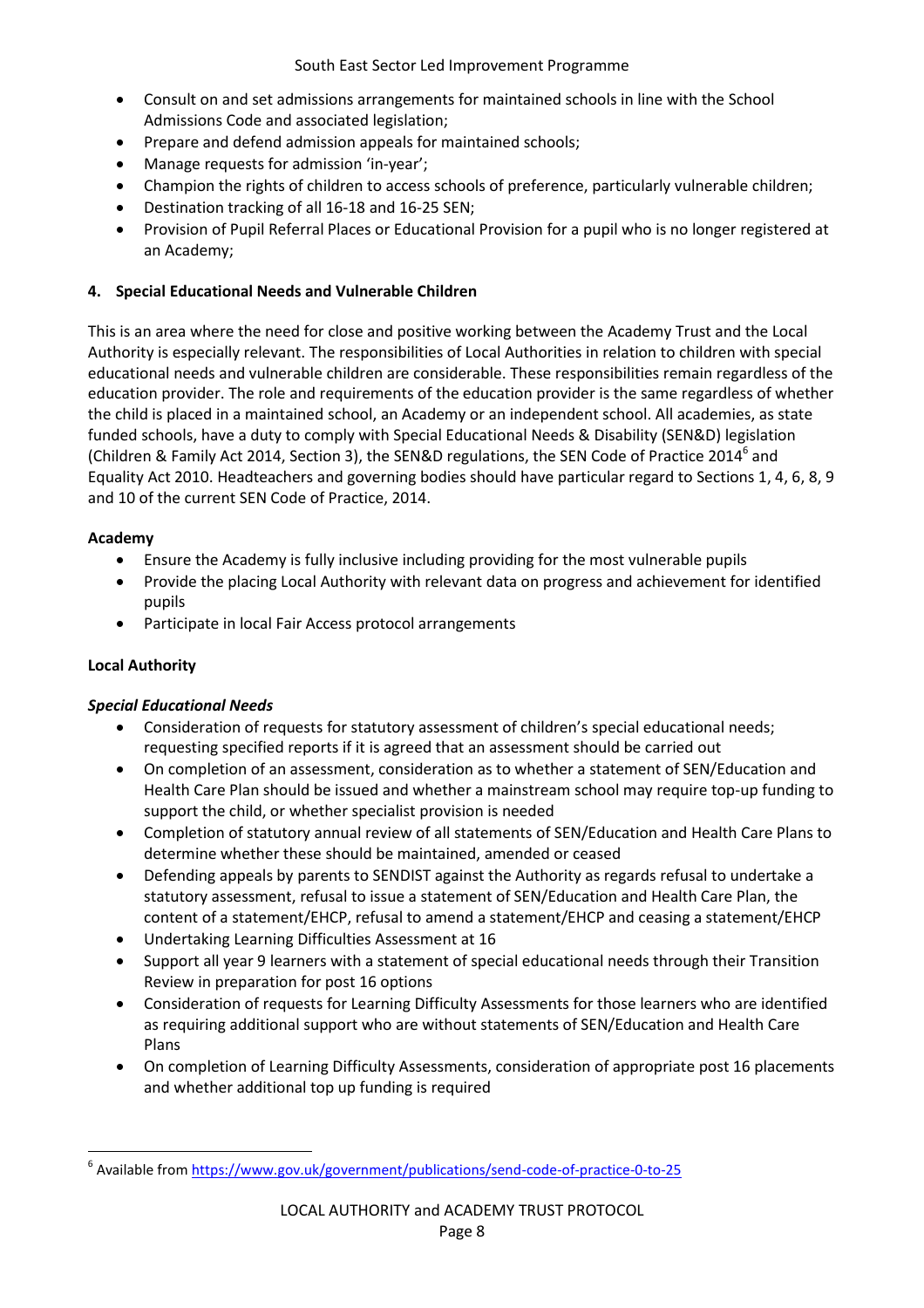- Collect information that enables the Local Authority to judge the progress of children, the effective use of resources and provide challenge where required
- Ensure that the Local Authority has appropriate provision for children with SEN
- Managing placements in Academy Trust and independent sector providers, including placements jointly funded with Social Care and Health.

#### *Vulnerable children*

- Facilitate a Fair Access protocol between all local schools
- Ensure schools are complying with their responsibilities in relation to the attendance registers, as set out in the Pupil Registration regulations, through an annual Registration Audit
- To enforce statutory responsibilities, when appropriate, where parents have failed in their duty to ensure their child receives an education (Section 437 and 444 Education Act 1996, S103 Education & Inspections Act 2006 and The Education (Penalty Notices, England) Regulations 2003.

#### **5. Funding and Data Sharing**

An Academy Trust has a series of relationships outside of a Local Authority particularly in the areas of funding and data sharing. The Education Funding Agency is a key body in relation to funding arrangements and many data requirements involve returns to the Department of Education. In these circumstances it is important that individual Local Authorities determine information requirements from these agencies which will assist them in the delivery of their responsibilities. No school wants to be subject to multiple information requests from different agencies. Many Local Authorities are developing detailed data exchange/sharing protocols to assist this process.

#### **Academy**

- Approve the Academy formal budget plan each Academy financial year (September-August)
- Comply with (and ensure that Academy Trust complies with) both charity and company law
- Manage and comply with the obligations in the Funding Agreement upholding admissions arrangements and arrangements for pupils with SEN, provision of free school meals, ensure a broad and balanced curriculum that includes English, Maths, Science and RE
- Manage the Academy Trust's finances and property
- Comply with data requirements from the Education Funding Agency
- Comply with data requirements from the Department for Education.

#### **Local Authority**

- To produce a Data Exchange Agreement which is discussed as part of the Academy conversion/sponsorship or Free School process
- To liaise with the Education Funding Agency
- To liaise with the Department for Education